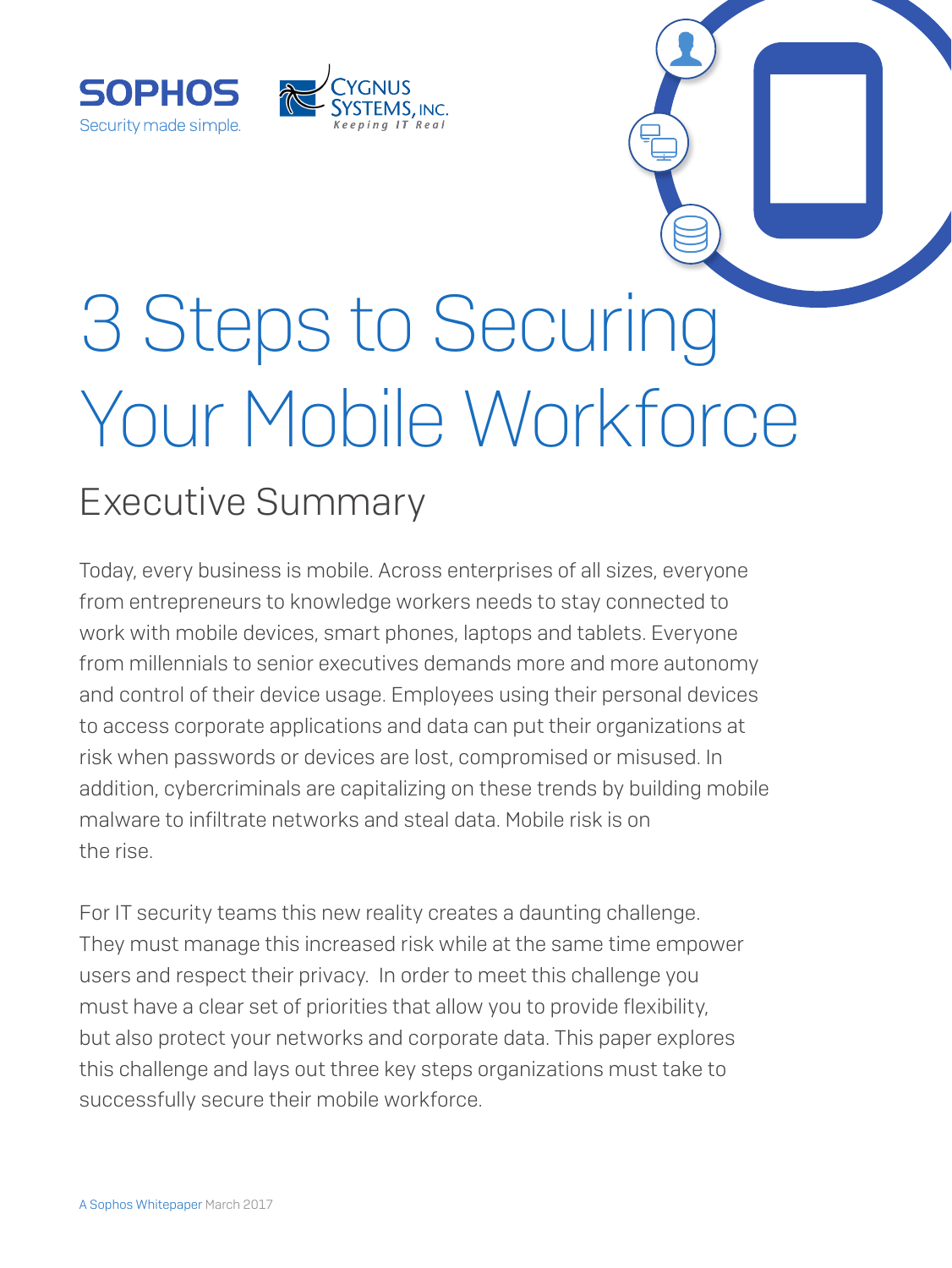## Everyone and Everything on the Move

Whether an organization allows users total freedom over personal device usage (so called "BYOD" or Bring Your Own Device), restricts personal devices to a well defined list ("CYOD" or Choose Your Own Device) or allows personal usage of corporate owned devices ("COPE" or "Corporate Owned – Personally Enabled), the trade-offs between control and privacy must be managed. In any of these cases, organizations must protect users and devices, the enterprise network and applications, and sensitive data.

This challenge is especially difficult in small and mid-size enterprises with widely distributed workforces, yet small and stretched IT administration and security teams. A September 2015 CompTIA study, Managing the Multi-Generational Workforce,showed that nearly half of small and mid-sized business have now fully adopted BYOD, as opposed to a little more than a quarter of large enterprises (46% vs. 28%)1 .

As the functionality of mobile devices have expanded together with their ability to access corporate data, usage and access policies alone are no longer sufficient to manage risk. If policies are overly restrictive sophisticated users will go around them to get work done and make their lives easier.

Millennials believe their personal devices are part of their life, and increasingly are demanding liberal mobile usage and BYOD policies as part of their job criteria. The CompTIA study referenced above shows that the rate of BYOD in millennials was over 53%, as opposed to 28% in boomers. Adding to this risk, the study shows that senior staffers were more than twice as likely to use personal devices than midlevel and lower staff members (65% vs. 32%).

Given these trends, organizations must find technology solutions to these problems that respect and empower users, protect the organization, and are easy to deploy, manage and scale.

*This challenge is especially difficult in small and midsize enterprises*

1 <https://www.comptia.org/resources/managing-the-multigenerational-workforce>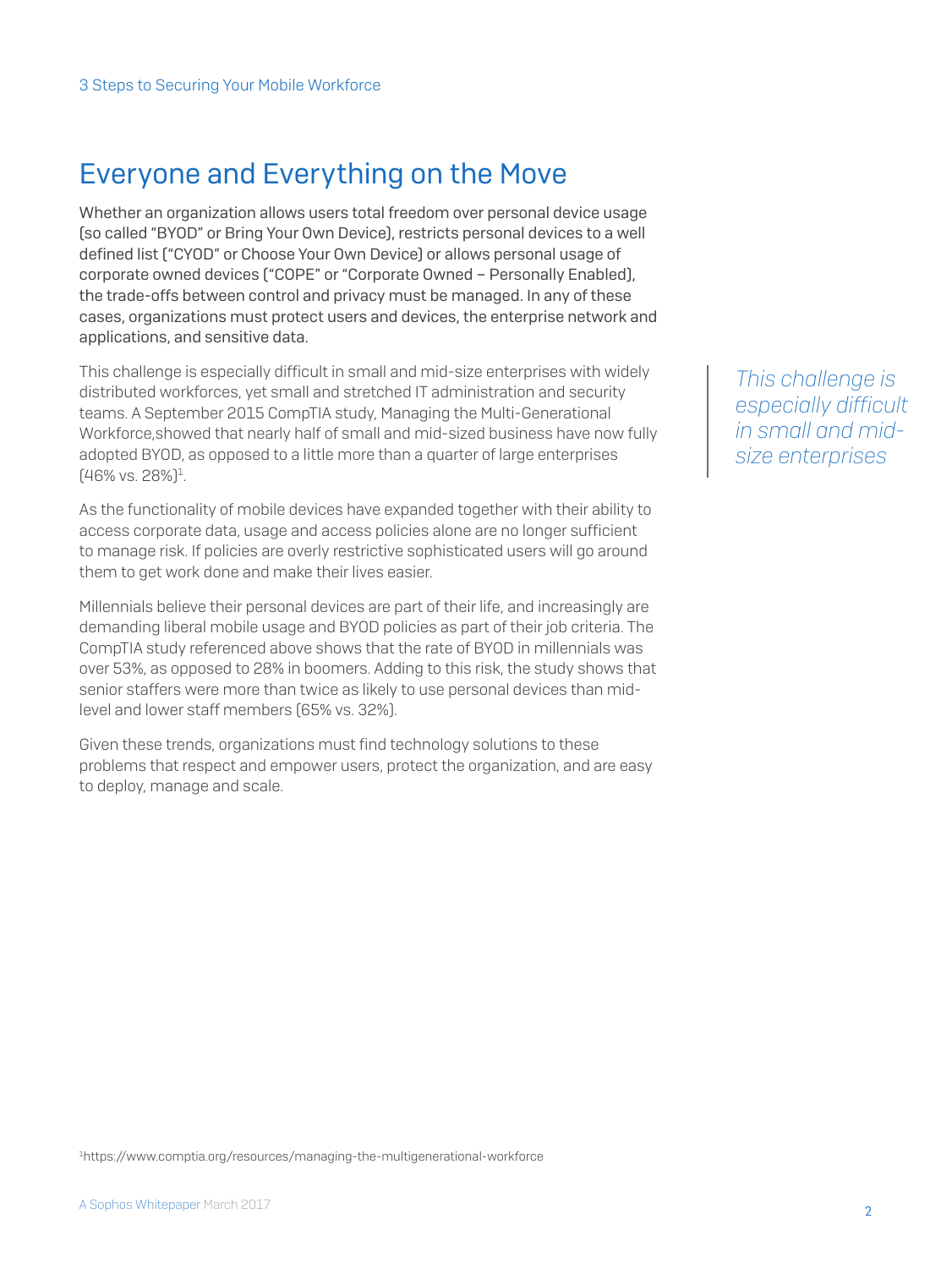## From Management to Security

The ubiquity of mobile devices, and everyone's need to use them to be more productive, provides both benefits and risks to organizations. As mobile device usage grew, initially most businesses were concerned with basic device deployment and device loss and theft. Initially, Mobile Device Management, or MDM solutions came to market to help IT staff manage these two issues. However, employee access to corporate data through mobile devices created additional levels of risk. In addition, the number of apps that employees can download at will increases risk with each app.

Employees don't usually intend to put corporate data at risk, but, they can do this unintentionally, as shown by the increasing number of potentially dangerous apps (PUAs) being identified by Sophos and others monitoring cybercriminal activity. Mobile malware and hacking is on the rise. Open eco-systems like Android are particularly vulnerable to attacks. In addition, recent news has shown that Apple iOS's "walled garden" becoming an increasingly vulnerable platform. The growth of Android malware and PUAs is shown graphically in a chart from SophosLabs<sup>3</sup>.

*Employees don't usually intend to put corporate data at risk*

[2http://www.bbc.com/news/technology-35070853](http://www.bbc.com/news/technology-35070853)

<sup>3</sup>Sophos: Not Just for PCs Anymore: The Rise of Mobile Malware



#### Android malware vs PUA growth - cumulative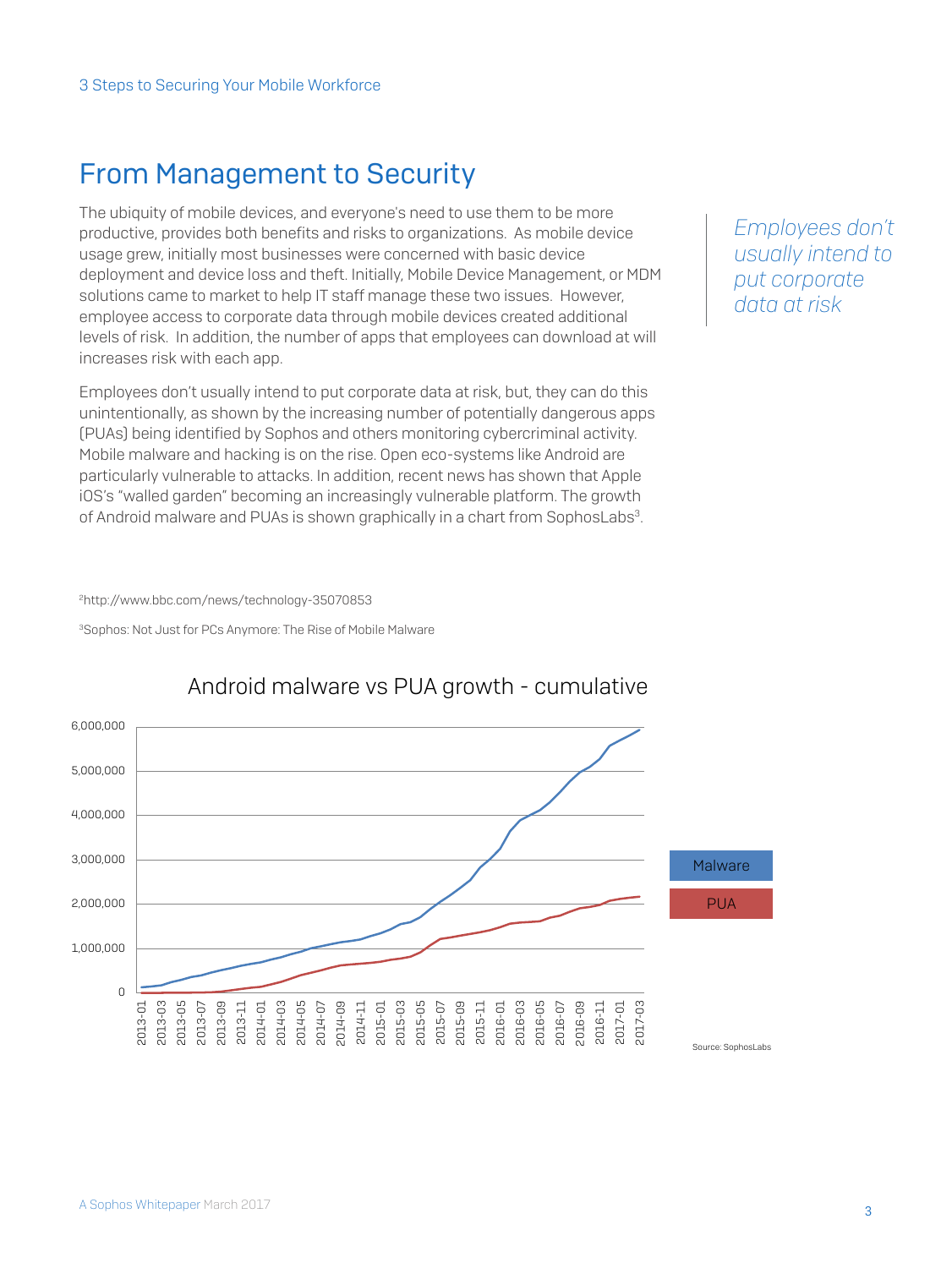## An Alphabet Soup of Enterprise Mobility Management Options

Complex and expensive. Not integrated with data and network protections. Requires expertise to deploy and manage and scale. Intrusive to user productivity and privacy. How do we win in this environment? With an alphabet soup of acronyms like MDM, MAM, MEM and MCM we are faced with a confusing set of choices. It is difficult, if not impossible, to weigh the costs and benefits of each approach. Vendors and analysts offer a variety of frameworks and opinions.

#### An Alphabet Soup of Solutions

| Acronym    | Meaning                        | Focus.                                                           |
|------------|--------------------------------|------------------------------------------------------------------|
| <b>MDM</b> | Mobile Device Management       | Policy management to keep devices secure                         |
| <b>MAM</b> | Mobile Application Management  | Ensure the safe usage of approved applications                   |
| <b>MEM</b> | Mobile Email Management        | Secure access to corporate email                                 |
| <b>MCM</b> | Mobile Content Management      | Protect information being accessed by mobile devices             |
| <b>EMM</b> | Enterprise Mobility Management | Umbrella term for comprehensivesolution, varies widely by vendor |

In order to select the correct solution, we should first identify the top areas that mid-size enterprises must address in order to safely enable and take advantage of the mobile workforce.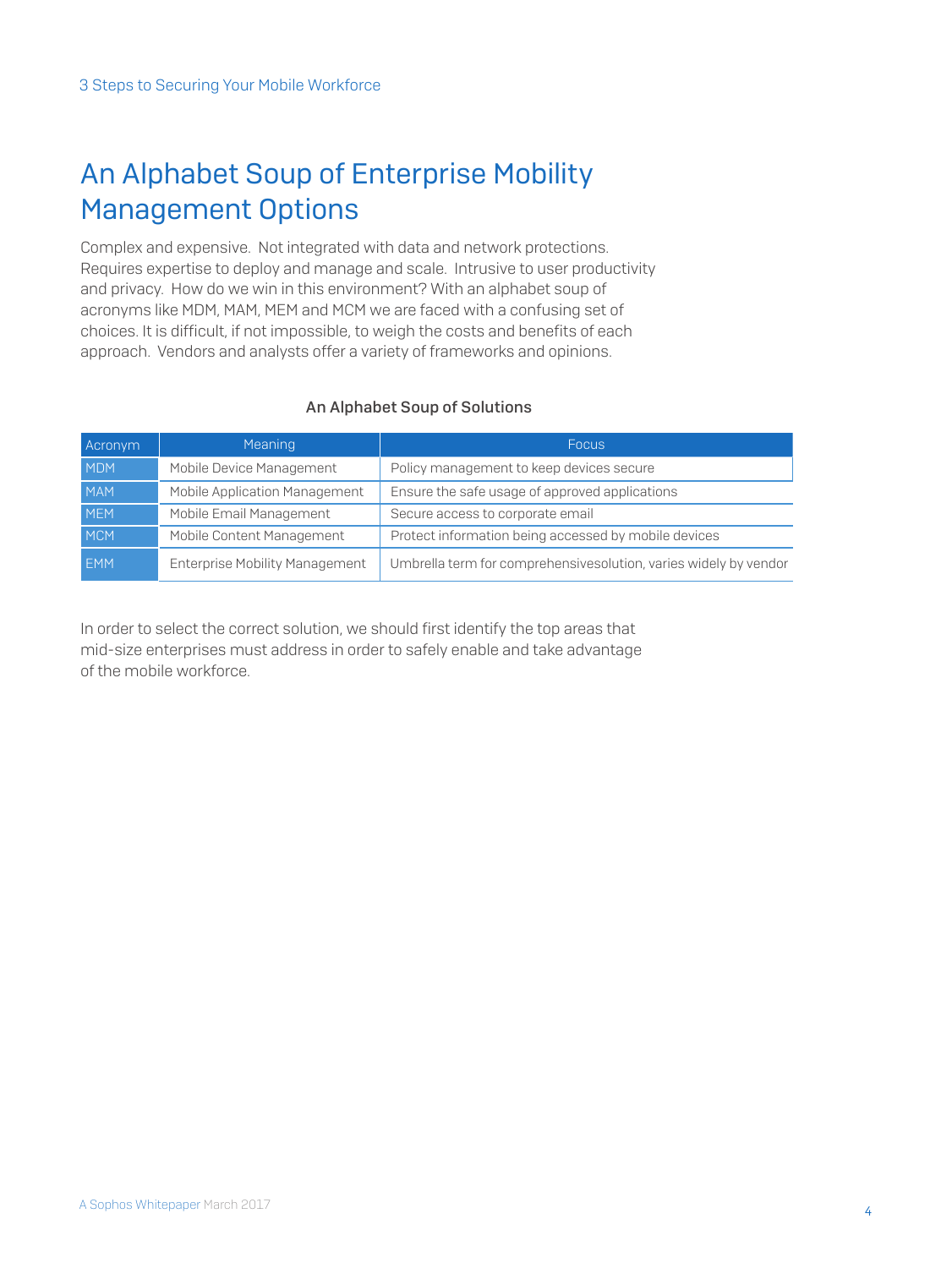## Three Steps to Managing Today's Mobile Risk

The task of Enterprise Mobile security really boils down to three basic needs: Protecting the user and device; protecting the access to enterprise's network; and protecting an enterprise's data. And of course, most importantly, we need an easy to use solution that let's us accomplish our goals with available resources. Let's take a quick look at the key needs in each of these areas.

#### Step #1 - Protect users and devices

As we have seen, today's mobile user depends on their smartphone for organizing both their work and personal life. The division between work and personal identity is blurry. Therefore, organizations must step up and fill gaps where users and their constantly on, constantly on the move and ever more powerful devices leave the organization vulnerable. Protecting users and devices means:

- **Implementing good password policy.**
- $\rightarrow$  Ensuring that users take advantage of native lost device and wipe device features.
- **Providing Self Help tools for users to reset their own passwords and reduce the** burden on IT.
- **Assuring that effective and current anti-malware software is installed and active** on all devices (especially Android).

Protecting users and their devices is the first key step to securing our mobile workforce.

#### Step #2 - Protect the Enterprise Network

Mobility and mobile devices go hand in hand with Wi-Fi access to both corporate and public networks. Managing these connections and the data that flows over them is critical to managing mobile security risk. This requires good network AND device security is in place. Protecting the network requires.

- **Establishing and enforce Wi-Fi network access policy.**
- Restricting access to the network to compliant users and devices.
- $\rightarrow$  Restricting unwanted or risky applications from accessing the network.
- ▶ Securing access to frequently used and approved mobile applications and websites. through the use of a corporate browser solution.

Protecting the network provides a second layer of defense in our 3-step strategy.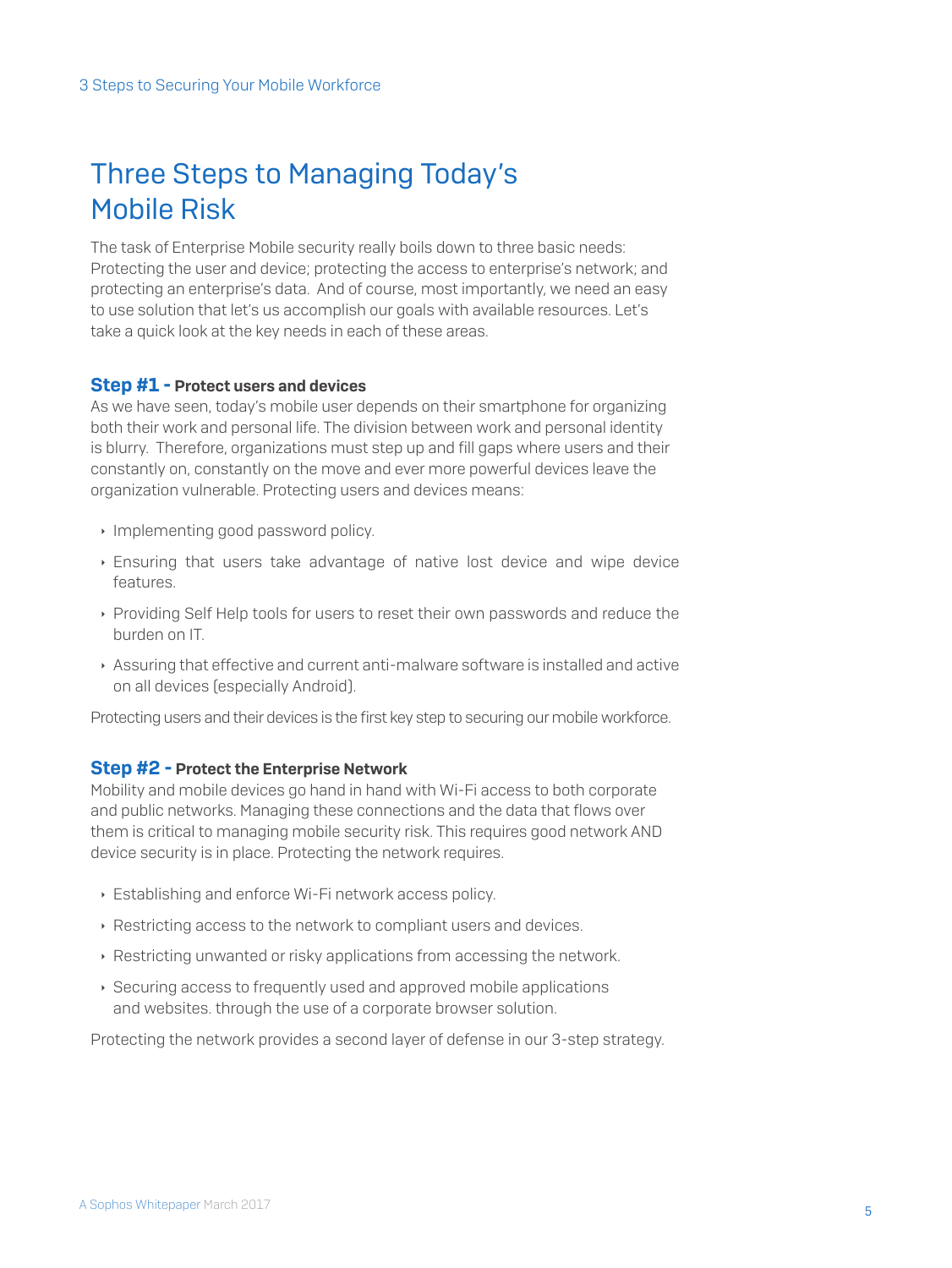#### Step #3 - Protect Corporate Data

Once we have protected our devices and networks, the next step is to protect critical corporate data. Data moving to and from mobile devices, as well as data on the devices themselves, creates risk that must be managed. A lot of valuable data passes through our mobile devices when we engage in email and other collaboration services such as file sharing and discussions. Many users also move confidential files to public file sharing sites like Box and Dropbox.

To protect business data we must:

- **Ensure that email, file sharing and other collaboration and information** exchanges take place in secure application "containers" and workspaces.
- **Protect applications that support key business processes** like order management, customer support, finance, sales and marketing, and product development.
- **Enable encryption of important files when they are accessed and shared** on cloud storage services like Box, Dropbox and Google Drive.

Protecting our data is the 3rd key step in our approach.

## What Else is Needed? Comprehensive, Simple, End-User Ready!

By protecting users and devices, our network and our data, we complete the three key steps outlined here. However, if the solution or solutions we use are typical, they will be complex, piecemeal and not very user friendly. In order enable the safe path to mobile productivity, organizations need to not only take the 3 steps outlined above, but the solutions they adopt must be comprehensive, simple to deploy and manage and end-user ready. When selecting a solution to protect your users, networks and data, consider the following:

1) Is the solution comprehensive and integrated? Does it offer all of the critical protections outlined in this paper, or does it leave significant gaps in protection. If it is comprehensive, do all of the parts work as one, or is it a set of individual piece parts that require additional resources?

2) Is the solution simple for you? Is it easy to license, acquire, deploy and manage? Can you easily measure the effectiveness and compliance delivered by the solution? Does the solution have a single administrative, reporting and deployment capability? Are the management processes simple, straight-forward and easy to learn?

3) Is it end-user ready? Can you tailor the solution to meet the needs of your users? Does the solution respect user privacy while still meeting corporate objectives? Does the solution empower users to manage their own issues such as password reset and lost device location?